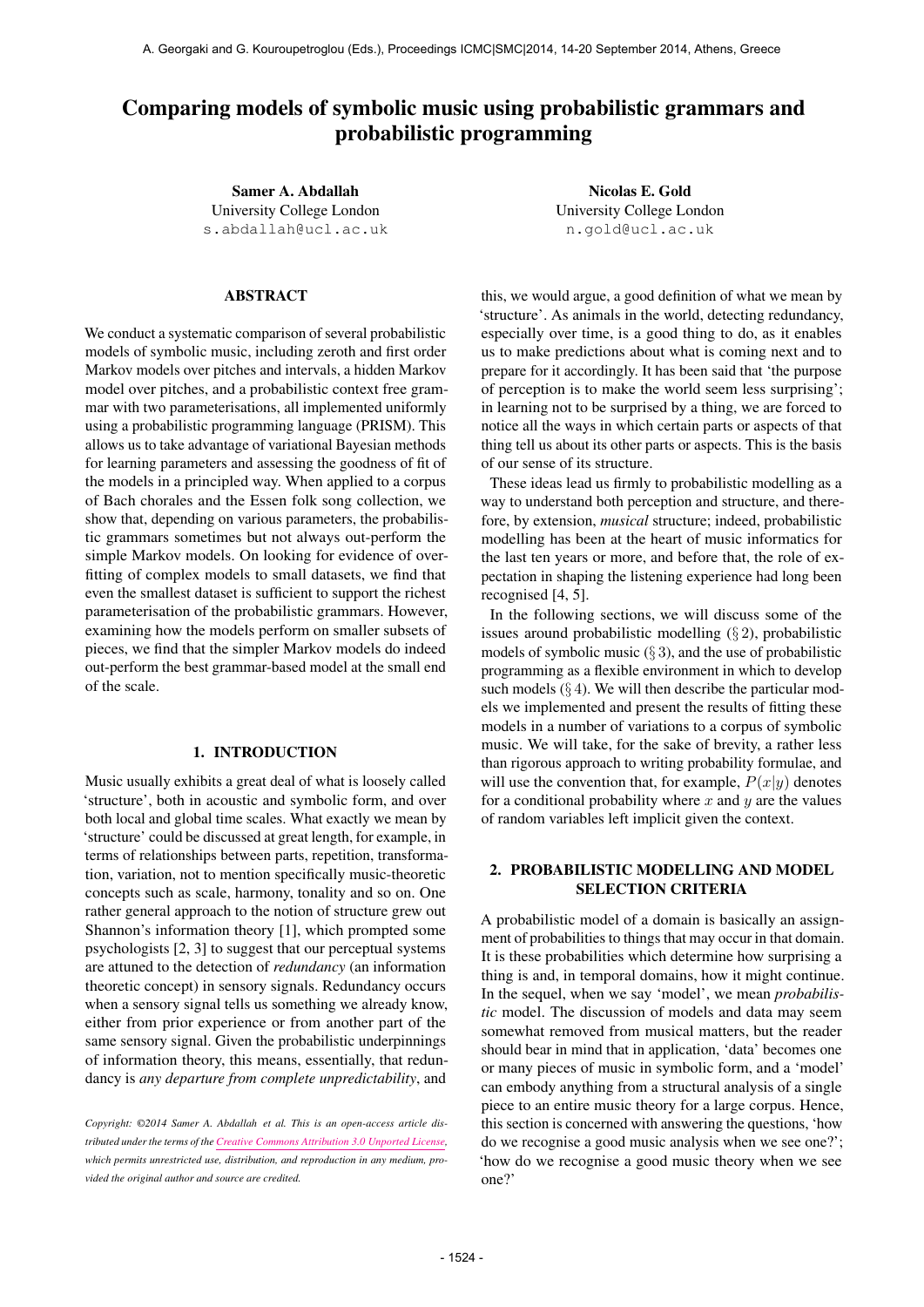In order to be able to adapt to new situations (for example, new styles of music), we must be able to build or adapt models on the basis of observations. Even when listening to an individual piece of music, our expectations are fluid and adaptable: a theme or motif is less surprising in reprise than on initial presentation. When there is only a finite amount of data, it is not possible to pin-down a single 'correct' model, and we need a way to evaluate candidate models against each other to establish which one is likely to give the best predictions. In machine learning, this is the problem of model selection, and brings up a number of issues which are familiar in that field. The use of an overly complex model with many parameters that must be inferred from the data can result in *over-fitting* when applied to too small a dataset, resulting in poor *generalisation*, that is to say, the model becomes tightly coupled to the intimate, accidental details of the data and fails to recognise (is surprised by) more data of the same sort. On the other hand, an overly simple model might not be capable of capturing the regularities that are in the data. Some way of managing the trade-off is required.

Although there are other methods (such as cross-validation), Bayesian model selection criteria offer a theoretically and philosophically appealing solution to this problem [6, 7]. The fundamental basis of Bayesian inference is the consistent use of probabilities to represent the uncertainty of the agent doing the inferring about all entities under consideration, including models and their parameters.  $\frac{1}{1}$  For example, given an agent committed to a parameterised model  $M$ , the agent does not initially know how the parameters  $\theta$  should be set, and must represent this uncertainty as a *prior* probability distribution  $P(\theta|\mathcal{M})$ . Then, on observing some data D, the agent should update its 'belief state', giving, not a point estimate of θ, but a *posterior* probability distribution

$$
P(\theta|\mathcal{D}, \mathcal{M}) = \frac{P(\mathcal{D}|\theta, \mathcal{M}) P(\theta|\mathcal{M})}{P(\mathcal{D}|\mathcal{M})},
$$
 (1)

which takes into account both the prior and the likelihood that the model with parameters  $\theta$  could have produced the observed data. The reason why this is the correct policy is that, in order to make the best possible prediction of a new piece of data d, given the model and observations so far, the agent needs to compute

$$
P(d|\mathcal{D}, \mathcal{M}) = \int P(d, \theta | \mathcal{D}, \mathcal{M}) d\theta
$$
  
= 
$$
\int P(d|\theta, \mathcal{M}) P(\theta | \mathcal{D}, \mathcal{M}) d\theta.
$$

This means the agent can forget about the data  $D$  as long as it remembers the posterior distribution  $P(\theta|\mathcal{D},\mathcal{M})$ . The denominator in (1) is known as the *evidence* and can be computed as

$$
P(\mathcal{D}|\mathcal{M}) = \int P(\mathcal{D}|\theta, \mathcal{M}) P(\theta|\mathcal{M}) \, d\theta.
$$
 (2)

If there are several candidate models  $M_1, \ldots, M_N$ , then the whole inferential process is lifted from distributions over parameters to distributions over models, with prior  $P(\mathcal{M}_i)$  and posterior

$$
P(\mathcal{M}_i|\mathcal{D}) = \frac{P(\mathcal{D}|\mathcal{M}_i)P(\mathcal{M}_i)}{P(\mathcal{D})}.
$$
 (3)

If the agent is initially uncommitted to any particular model, so  $P(\mathcal{M}_i)$  is relatively flat, then we can see that the evidence  $P(D|M)$  plays the key role in determining the relative plausibility of the models after the data has been observed. The committed Bayesian will work with this posterior distribution to make predictions and decisions (this is *model averaging*), but forced to make a choice, perhaps because of limited computational resources for keeping track of multiple models, a reasonable policy is to pick the model with the greatest evidence.

If a model is too simple, then it may not be able to fit the data and ends up assigning low probability to our given dataset D, resulting in low evidence. If it is too complex, then it may be able to fit our given dataset well, but also many other possible datasets. It assigns significant probability to a greater variety of datasets and therefore less to any particular dataset, also reducing the evidence. Hence, using the evidence as the model selection criterion *automatically* penalises models which are more complex than the data can support, giving a formal expression of Ockam's razor, the philosophical principle that, other things being equal, we should choose the *simplest* explanation.

Another view on simplicity is provided by the *minimum message length* principle [9] (and the related *minimum description length* [10]) which states that we should adopt a model that allows us to produce the shortest possible description of the data, including the description of any model parameters. However, given the close relationship between compression and probabilistic structure, this leads to a conclusion which is essentially the same as the Bayesian approach [11], modulo some minor differences [12].

Representing uncertainty about model parameters, computing the evidence and doing model averaging can be expensive operations computationally and approximations are often needed. For some models, *variational Bayesian learning* [13, 14] can be a good solution, combining an efficient representation of uncertainty about parameters with a tractable learning algorithm, delivering an estimate of the evidence, as a function of the *variational free energy* F. We omit the details of how this is defined, but note that the algorithm works to minimise  $F$  by adjusting its approximation of the posterior (1), and  $F$  is an upper bound on  $-\log P(\mathcal{D}|\mathcal{M})$ , that is,

$$
-\log P(\mathcal{D}|\mathcal{M}) \le F,\tag{4}
$$

and so, after learning is complete, we can use  $F$  instead of the true evidence for model comparisons. Thus, we come to the methodology we adopt for our subsequent modelling experiments: given a dataset and number of candidate models, we fit each model using variational Bayesian learning and use the variational free energy to compare them: the lower the free energy, the better the model.

<sup>&</sup>lt;sup>1</sup> If we choose to represent degrees of belief as real numbers, probability theory is the *only* consistent method for reasoning under uncertainty [8].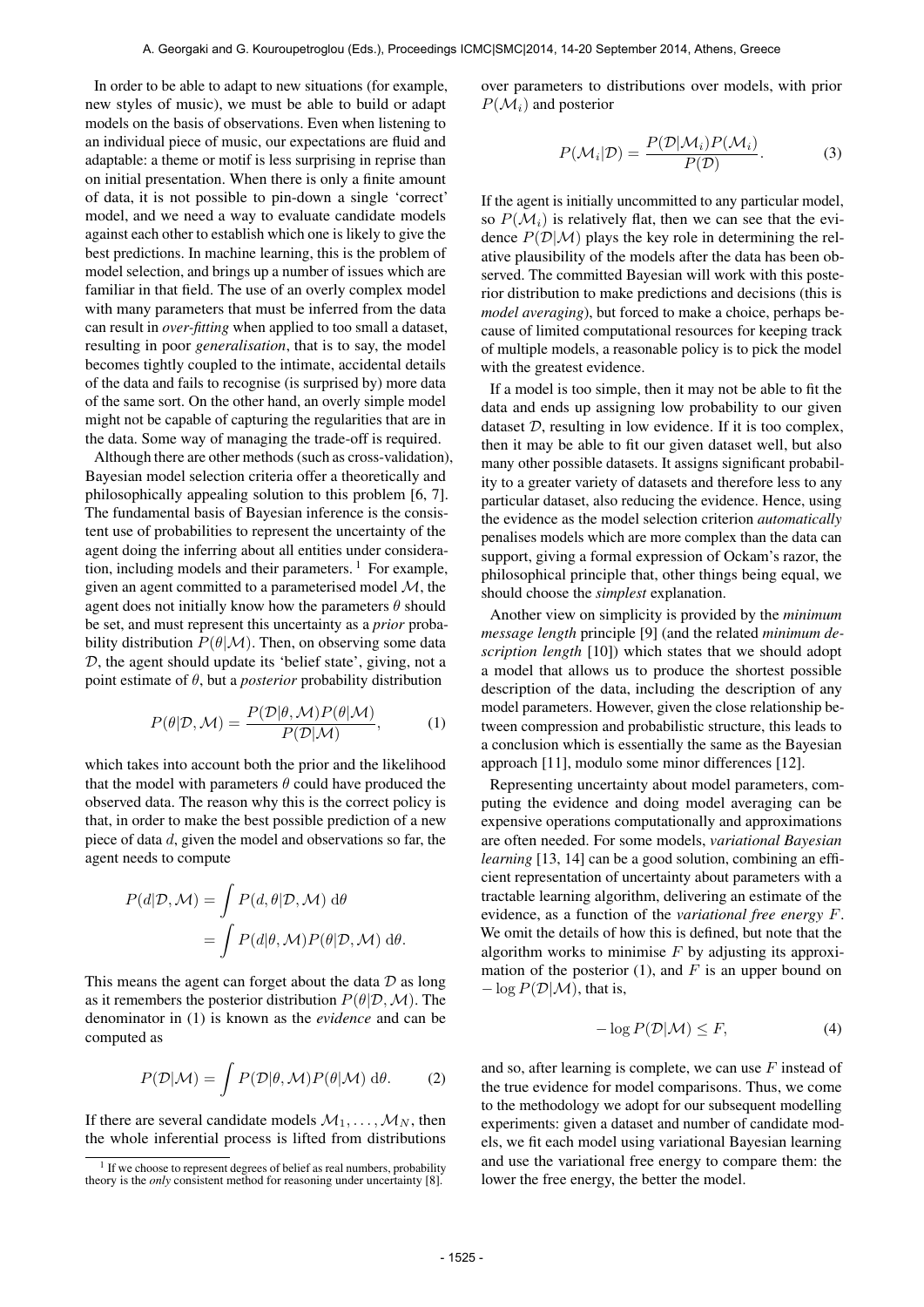## 3. MODELLING SYMBOLIC MUSIC

Probabilistic models of symbolic music can, to a large extent, be divided into two broad classes: those based on Markov (*n*-gram) models, and those based on grammars. While fixed-order  $n$ -gram models have problems avoiding over-simplicity for low n and over-fitting for high n, *variable* order Markov models have been used successfully to model monophonic melodic structure [15, 16] and chord sequences [17]. We review grammar-based models below and discuss the relationship between the two classes in  $\S 3.2$ .

## 3.1 Grammar-based models

Formally, a context free grammar (CFG) consists of a set of *terminal* symbols, a set of *non-terminal* symbols, a set of production rules describing how each non-terminal can be rewritten as a sequence of terminals or non-terminals, and a distinguished non-terminal called the start symbol. A probabilistic CFG (PCFG) adds to this a probability distribution over the possible expansions of each non-terminal.

Grammars have been applied in computational musicology since the late 1960s [18, 19, 20], resulting in influential theories like Lerdahl and Jackendoff's *Generative Theory of Tonal Music* [21] and Steedman's jazz chord sequence grammar [22]. However, *probabilistic* grammar-based models of music are a relatively recent development, broadly falling into two groups: models of *harmonic* sequence [23, 24], and models of *melodic* sequence [25, 26, 27]. We focus on melodic models only in this paper.

Gilbert and Conklin [26] applied a PCFG to melodic structure analysis, drawing parallels between their approach and the hierarchical graphs of Schenkerian analysis [28], that also attempts to account for the details of melodic structure in terms of elaborations of simpler underlying forms. Schenker's elaborations are similar to grammar production rules, but because some of them (such as the introduction of neighbour notes or passing notes) depend on *two* adjacent notes, they cannot be written as a *context free* grammar if the melody is represented as a sequence of pitches. By representing melody as a sequence of pitch *intervals*, Gilbert and Conklin were able to devise a CFG that embodies four type of melodic elaboration illustrated thus (as in figure 1 of [26]):



Mavromatis and Brown [29] reported that they were able to design a CFG for Schenkerian analysis by adopting the same policy of elaborating interval sequences. Kirlin and Jensen [27] also base their probabilistic model of musical hierarchies on the elaboration of intervals, but adopt Yust's [30] triangulated graphs as their structured representation, rather than the trees of conventional grammatical analysis.

Other attempts to formalise Schenkerian analysis that are not explicity probabilistic but do incorporate heuristics to guide the search for reductions include work by Ebcioglu [31] and Marsden [32]. Marsden in particular discusses how adopting an interval-based encoding, to avoid the need for context-dependent rules, leads to problems if the grammar is developed further to model durations and to cover more types of elaboration.<sup>2</sup> Nonetheless, we will base our probabilistic grammar on that of Gilbert and Conklin.

## 3.2 Markov- *vs* Grammar-based models

The contrast between Markov-based and grammar-based approaches reflects a similar division in computational linguistics, where probabilistic grammars and statistical parsing are widely used for tasks where the hierarchical structure of a syntactic analysis is required (e.g. language understanding). Such approaches do not perform as well as  $n$ -gram models in assigning probabilities to sentences. This was discussed in 1998 by Brill *et al* [33], and, while n-gram and grammar based models have both advanced since then, variable order Markov models continue to out-perform grammatical models (e.g. [34]). It appears that what Markov models lack in linguistic sophistication they more than make up for in the raw statistical power of learning which words tend to occur together regardless of syntax. In computational musicology, a systematic framework for comparing across models has yet to be established despite increasing research activity using probabilistic grammars.

We propose that such a framework can be provided using variational Bayesian learning within a probabilistic programming language able to support a wide variety of models. We have begun with small number of relatively simple models, but the framework will support the exploration of increasingly sophisticated models such that robust musicological conclusions can be drawn about their relative merits when applied to a variety of musical corpora.

#### 4. IMPLEMENTATION

**Probabilistic programming** Probabilistic programming languages aim to provide an environment where a wide variety of probabilistic models can be defined succinctly and in a way that goes beyond such formalisms as Bayesian networks, by making available powerful constructs that are familiar from ordinary programming languages, such as abstraction, recursion, and structured data types. The earliest grew out of probabilistic logics developed in the logic programming community [35, 36, 37], but very soon an alternative branch of the family was developed based on concepts from functional programming [38, 39]. More recently, interest in this area has grown quite considerably and there are many languages, each exploring various aspects and implementation strategies, for example [40, 41, 42].

We adopted a language called PRISM (PRogramming In Statistical Modelling), which has been in development since 1995 [36]. As it is based on Prolog, it inherits logic programming features such as logic variables and powerful meta-programming facilities.

<sup>2</sup> Even with the *repeat* elaboration, there are subtleties to consider: should an interval of  $N$  semitones be expanded to  $0 N$ , or  $N 0$ ? The answer relates to whether we associate the interval with the time-span of the first or the second note in the interval respectively. Gilbert and Conklin follow the *latter* convention; we, in our grammar, the *former*.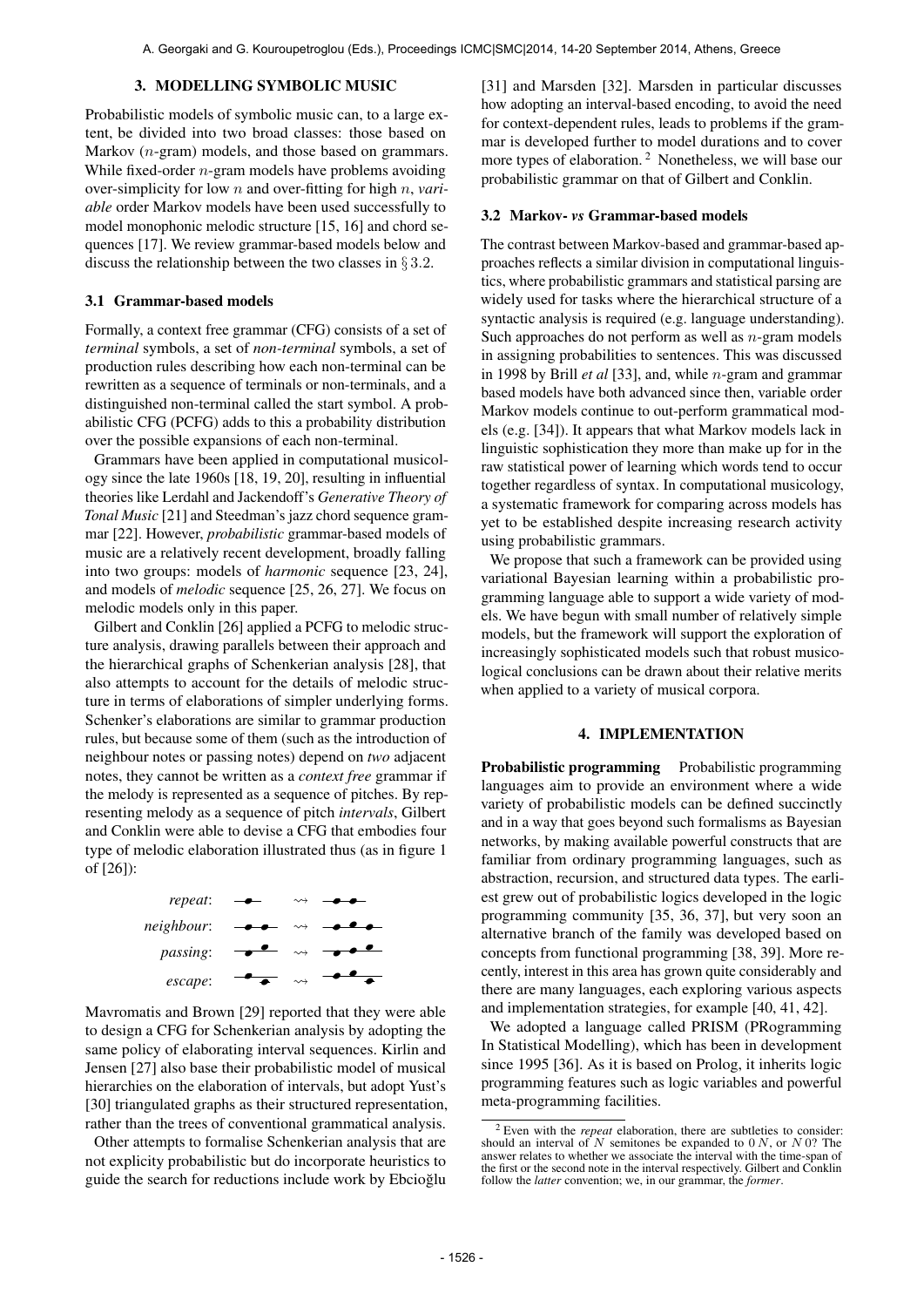PRISM was chosen because it has several features that make it suitable for implementing probabilistic grammars. Firstly, because it inherits Prolog's definite clause grammar (DCG) notation, CFGs can be encoded very succinctly. Secondly, because it inherits and relies on the underlying Prolog's tabling mechanism, the process of parsing replicates the structure and computational complexity of Earley's efficient chart parsing algorithm without any special effort by the programmer [43].<sup>3</sup> Thirdly, PRISM provides parameter learning mechanisms that subsume standard expectation maximisation (EM) and variational Bayesian (VB) methods [44, 40]. This enables us to compare models on the basis of variational free energy, as discussed in § 2.

PRISM has been used for implementing probabilistic gramars for natural languages and estimating their parameters [45] and for doing grammar induction using VB for model selection [44]. PRISM has also been used for music modelling, but using a hidden Markov model rather than a grammar-based model [46].

## 4.1 Implementing PCFGs in PRISM

A PCFG can be easily implemented in PRISM by writing a DCG interpreter with probabilistic choice between alternative rule head expansions. In ordinary Prolog, DCG rules (non-terminals) can be parameterised and arguments used to represent such linguistic phenomena as number or tense agreements<sup>4</sup>. Augmenting a DCG with probabilities presents some difficulties which become apparent in the implementation. The problem is that *unification*, inherent in DCG processing, amounts to the imposition of constraints and can result in failure. Introducing failure into a probabilistic program results in a significant complication of inference and learning [47].

For our purposes, the problem of failure can be avoided by breaking the rule expansion process into two stages: first, a given non-terminal is matched against all applicable rule heads, and for each rule that matches, its optional *guard* (an ordinary Prolog goal) is executed. Rules with successful or absent guards are collected and then chosen from probabilistically. The bodies of these rules are not allowed to fail. Any constraints which might cause failure must be encoded in the rule heads or the guards. Thus our DCG language is similar to standard Prolog DCGs but, instead of the usual *Head* → *Body* notation, rules are written in one of two forms (notes on Prolog syntax can be found in appendix A):

*Head* :: *Label*  $\implies$  *Body*. *Head* :: *Label*  $\implies$  *Guard*  $|$ *Body*.

*Label* is an atom that is unique for different clauses of the same nonterminal, and *Guard* is an ordinary Prolog goal that can only use variables in *Head*. A terminal symbol *X* is written out using +*X* instead of [*X*], and *nil* is used instead of [] for an empty rule body. Finally, PRISM switches, which are PRISM's primitive for probabilistic

choice and represent learnable probability distributions, can be sampled using goals of the form *Val*~*Switch*, which corresponds to the PRISM goal *msw*(*Switch*,*Val*). The range of values for a given switch is determined by a corresponding *values*(*Switch*,*Values*) clause.

All of this can be illustrated with reference to the program in fig. 3. The neighbour note rule (labelled *neigh*) applies to the expansion of a non-terminal  $i(P)$ , where  $P$  is a pitch interval in semitones, but only when *P*=0. The deviation *P1* to the neighbour note is sampled from a random switch called *step*, and is between -4 and 4. The rule labelled *term* shows how a non-terminal *i*(*P*) can produce a terminal symbol, in this case, the integer *P*.

Parameterisation of rule expansion distributions Programs written in our DCG language define the permissible expansions for non-terminals with arguments, but not how the probability distributions over those expansions are parameterised. We implemented two approaches. The first is to treat each ground instance of each rule (that is, with definite values for all variables) as an independent PCFG rule with its own distribution that can be learned from examples. This corresponds to the "rule schema" approach adopted by Gilbert and Conklin, and we will refer to it as the "ground head" parameterisation.

An alternative is to collect together all rule heads with the same functor and arity *and* which lead to the same set of applicable expansions, and have them share a single probability distribution. For example, in fig. 3, all non-terminals of the form *i*(*P*) where the absolute value of *P* is between 6 and 16 share the functor *i*/1 and can be expanded using the rules *term*, *rep* and *esc*. Thus, under this "head functor" parameterisation, they share the same probability distribution over those three expansion rules. This approach generally produces a model with fewer parameters, which could potentially reduce the likelihood of over-fitting to small datasets.

## 5. EXPERIMENTS

Using the implementation framework described above, we conducted an experiment to compare the performance of several models on a corpus of monophonic melodies. We used a corpus of scores in Humdrum/Kern format, comprising three datasets, all available from the Kern Scores website at *<http://kern.humdrum.org>*. The first is a set of 185 Bach chorales, BWV 253–438 excluding 279. This is the dataset that was used by Gilbert and Conklin. The second is a larger set of 370 Bach chorales. The third is the Essen folk song collection, containing 6174 scores. Because the full Essen collection was too large to process with the Gilbert and Conklin grammar on our test computer (an Apple laptop with 8 GB of memory), we took two random subsets of 1000 scores each. These datasets will be referred to as *chorales*, *chorales371*, *essen1000a* and *essen1000b* respectively.

# 5.1 Methods

A total of seven probabilistic models were implemented as PDCGs. Pitches are encoded as MIDI note numbers, while interval-based models assume an input encoded as a list of integers followed by the Prolog atom *end*. This is

 $3$  For a variety of models, tabling results in efficient probability computations equivalent to the optimal special purpose algorithms for those models, such as the forwards-backwards algorithm for HMMs, the inside-outside algorithm of PCFGs, and belief propagation in Bayesian networks.

<sup>4</sup> Indeed, the DCG formalism is Turing complete and can therefore, in principle, represent any linguistic phenomenon.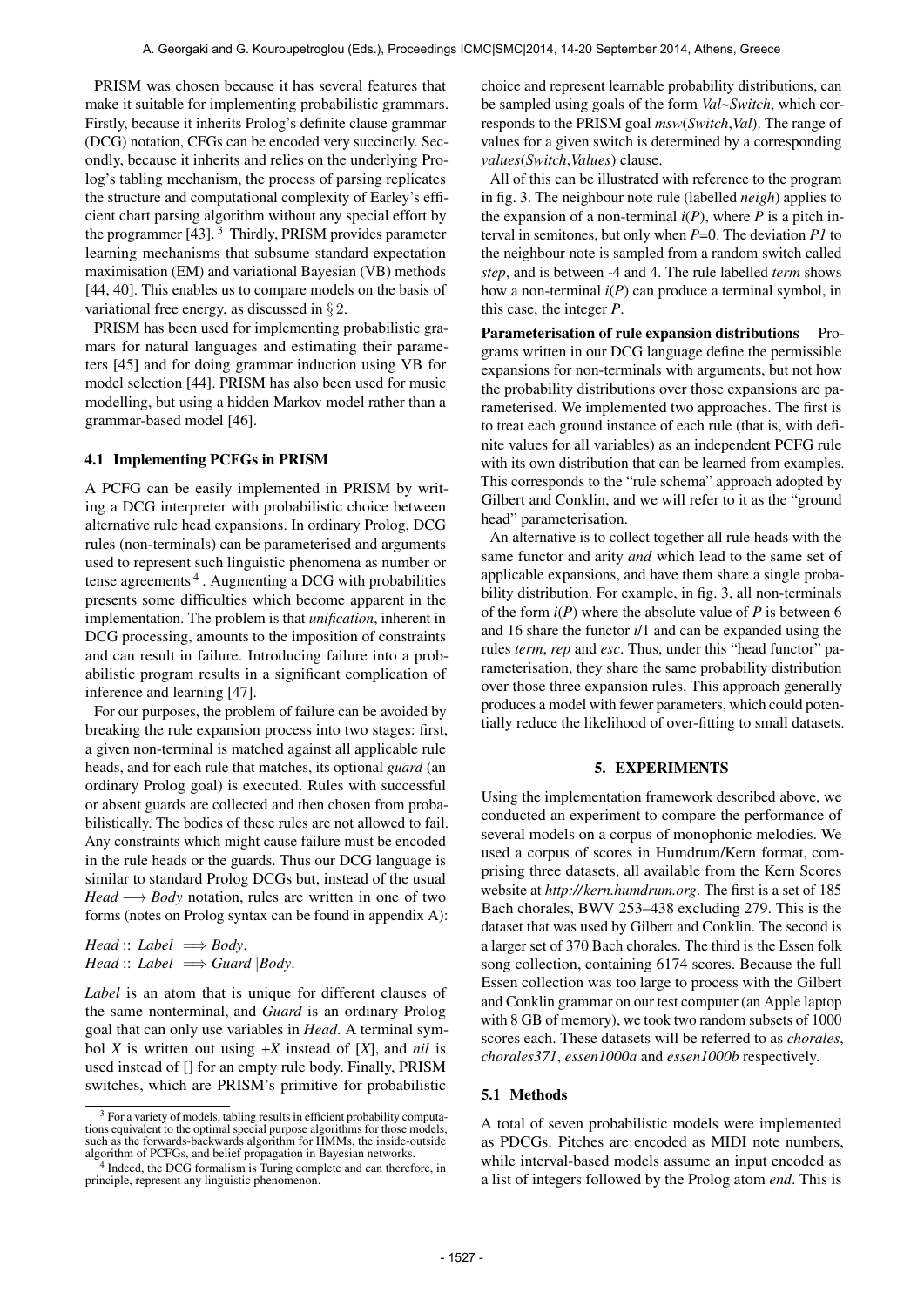*values*(*nnum*, *X*) :− *numlist*(40,100,*X*).  $values(mc(\_), X) := values(nnum,X).$  $values(hmc(\_), X) := num\_states(N), numlist(1,N,X).$ *values*(*obs*(*\_*), *X*) :− *values*(*nnum*,*X*). % start symbol for p1gram  $s0$  :: *tail*  $\implies$  *nil.*  $s0$  :: *cons*  $\implies$  *X*~*nnum*, +*X*, *s0*. % start symbol for p2gram  $sI(\_) :: tail \implies nil.$  $sI(Y) :: cons \implies X \sim mc(Y), +X, sI(X).$ % start symbol for phmm  $sh(\_):$  *tail*  $\implies$  *nil.*  $sh(Y)$  :: *cons*  $\implies$ *X*~*hmc*(*Y*), *Z*~ $obs(X)$ , +*Z*,  $sh(X)$ .

Figure 1. PDCGs for 0<sup>th</sup> and 1<sup>st</sup> order Markov chains and 1<sup>st</sup> order HMMs over pitch (encoded as MIDI note number). The number of states in the HMM is a parameter of the model.

```
values(ival, X) := numlist(-20, 20, X).values(mc(\_), X) := get\_values(ival,X).% start symbol for i1gram
s0 :: tail \implies +end.
s0 :: cons \implies X \sim ival, \pm X, \ s0.% start symbol for i2gram
sI(\_): tail \implies +end.
sI(Y) :: cons \implies X~mc(Y), +X, s1(X).
```
Figure 2. PDCG for 0<sup>th</sup> and 1<sup>st</sup> order Markov chains over pitch interval to next note in semitones.

because we chose to represent each note by the pitch interval to the *following* note, and the last note has no following note. As we develop the models to handle other musical dimensions (e.g. duration, metrical strength, articulation etc.), the attributes of the last note can be associated with the *end* symbol. The models, with their short names, are:

- 1. 0th order Markov model over pitches (*p1gram*).
- 2. 1st order Markov model over pitches (*p2gram*).
- 3. 1st order hidden Markov model over pitches (*phmm*).
- 4. 0th order Markov model over intervals (*i1gram*).
- 5. 1st order Markov model over intervals (*i2gram*).
- 6. Modified Gilbert and Conklin grammar with grounded head parameterisation (*gilbert2*).
- 7. Modified Gilbert and Conklin grammar with head functor parameterisation (*gilbert3*).

The DCG rules for all of these models are shown in fig. 1 (*p1gram*, *p2gram* and *phmm*), fig. 2 (*i1gram* and *i2gram*), and fig. 3 (*gilbert2* and *gilbert3* share the same rules and differ only in their parameterisation). We have omitted some supplementary code for intialising the switch probabilities and other ancillary tasks, as well as the DCG interpreter itself; these are available from the authors on request.

*values*(*step*, *X*) :− *numlist*(−4,4,*X*). *values*(*leap*, *X*) :− *numlist*(−16,16,*X*). *values*(*passing*(*N*), *Vals*) :−  $(N>0 → M$  is  $N-1$ , *numlist*(1,*M*,*II*) ;  $N < 0$  → *M* is  $N+1$ , *numlist*(*M*,−1,*II*) ), *maplist*(*N1*, (*N1*,*N2*),*N2 is N*−*N1*,*I1*,*Vals*). *values*(*escape*(*N*), *Vals*) :−  $(N<0 \rightarrow II = [1,2,3,4]$ ;  $N>0 \rightarrow II = [-1,-2,-3,-4]$ ), *maplist*(*N1*,(*N1*,*N2*),*N2 is N*−*N1*,*I1*,*Vals*). % start symbol  $s :: \text{last} \implies i(\text{end}).$  $s :: grow \implies P \sim leap, i(P), s.$  $i(P)$  :: *term*  $\implies$  +*P*.  $i(P)$  :: *rep*  $\implies$   $i(0)$ ,  $i(P)$ .  $i(P) :: \text{neigh} \implies P=0$ *P1*~*step*, {*P2 is* −*P1*}, *i*(*P1*), *i*(*P2*).  $i(P) :: \text{pass } \implies \text{passable}(P)$ (*P1*,*P2*)~*passing*(*P*), *i*(*P1*), *i*(*P2*). *i*(*P*) :: *esc* =⇒ *escapable*(*P*) | (*P1*,*P2*)~*escape*(*P*), *i*(*P1*), *i*(*P2*). *passable*(*P*) :− *abs\_between*(2,5,*P*).  $\textit{escapeable}(P) := abs\_between(1,16,P).$  $abs\_between(L, U, X) := Y$  is  $abs(X)$ ,  $between(L, U, Y)$ .

Figure 3. A grammar modelled on Gilbert and Conklin's [26], written in a DCG language defined in PRISM. *maplist/5* and *between/3* are standard B-Prolog predicates and *numlist(L,U,X)* is true when *X* is a list of consecutive integers from *L* to *U*.

All the Markov models use the head functor parameterisation, so for  $s0$ ,  $s1()$  and  $sh()$  there is only one distribution over the labels [*tail*, *cons*] which determines whether or not the chain is terminated or continues. The transition distributions are determined by the PRISM switches *mc*(*\_*) and *hmc*(*)*, and *are* distinct for each ground instance, as are the observation distributions for the HMM.

Our version of Gilbert and Conklin's grammar differs from the original in two ways. Firstly, it uses a different mechanism for introducing new intervals not explained by any of the elaboration rules: the *s* non-terminal is not parameterised by interval and simply expands into a sequence of *i*(*P*) non-terminals, where the *P* are intervals chosen independently from the *leap* distribution. Secondly, because an interval is associated with the *former* note of a pair, the *rep* elaboration maps  $i(P)$  to  $i(0)$ ,  $i(P)$  and not  $i(P)$ ,  $i(0)$  as in Gilbert and Conklin's version. In our grammar, this has the sense of subdividing the note with the repeated pitch, whereas in Gilbert and Conklin's, it is the *preceding* note that is subdivided. This is clearer if one imagines that a note has a duration which is also subdivided along with the pitch interval. It would be possible to compare the two approaches directly within this framework, but we have not done this yet. Finally, the numerical ranges of steps, leaps, and the limits for allowing passing or escape note introductions had to be chosen arbitrarily as this information was not given in Gilbert and Conklin's paper.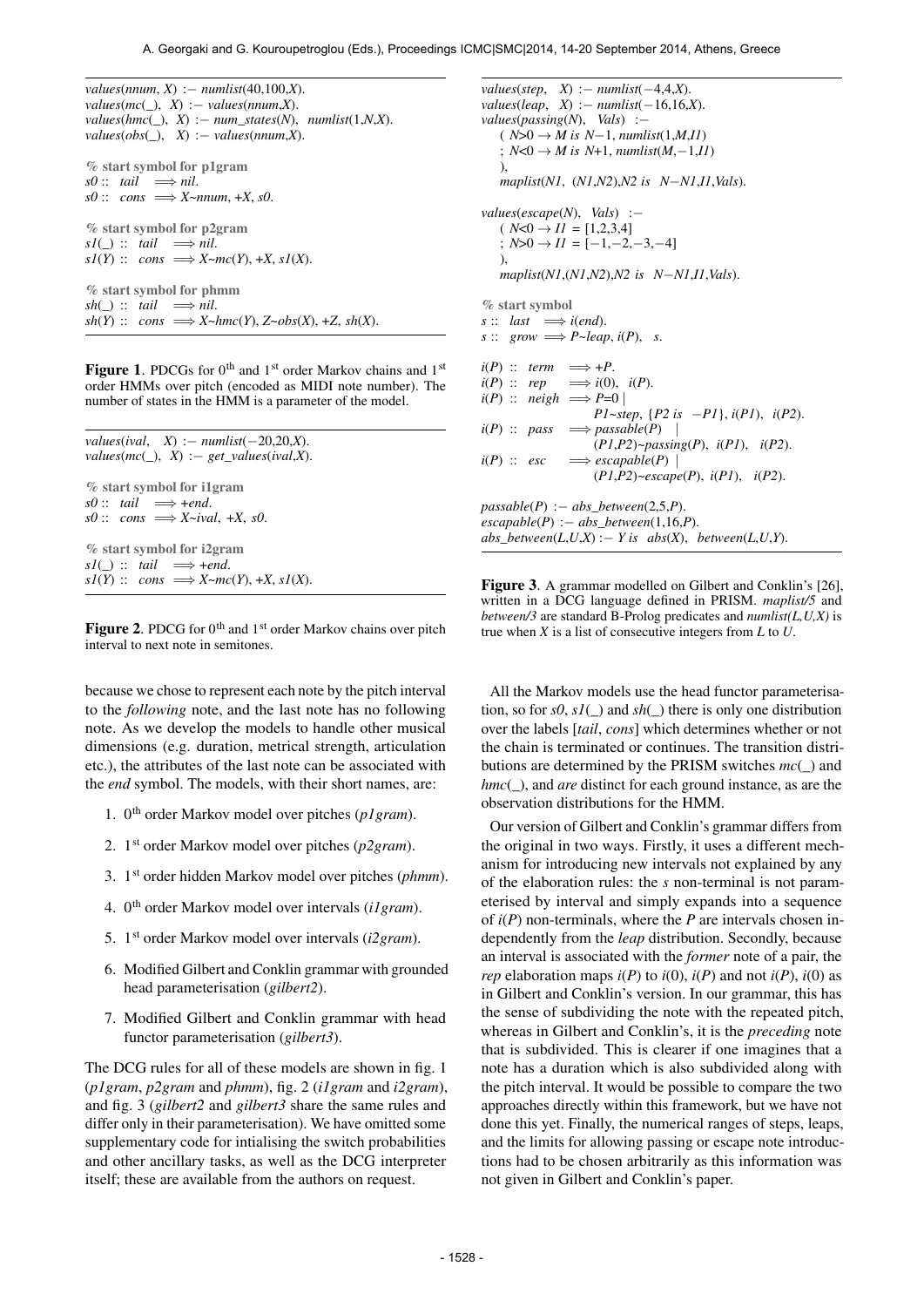

Figure 4. Overall performance, in bits per note, of each model against each dataset. The smaller the bpn is, the better the performance. For each model/dataset pair, the bar shows the range values obtained over the various parameter combinations described in the text. The *phmmN* bars represent the HMMs with N states; the bars for the chorales datasets extend off the top of the chart.

Parameterisation A number of 'hyperparameters' control the Dirichlet priors over the probability distributions for each switch, affecting the *shape* of distributions (e.g. over pitch intervals or absolute pitches) that might be expected to be weighted towards a central value (e.g. zero in the case of intervals, or a central register for absolute pitches). The distributions are given their expected shape by a weighted sum of binomial and uniform distributions. The *prior\_weight* hyperparameter affects all distribution priors, effectively determining the volume of data required to override prior beliefs about the switch distribution. The complete set of hyperparameters and their range of values is shown below.

| <i>prior_weight</i> : $\{0.3, 1, 3, 10, 30\}$ . % all models                            |
|-----------------------------------------------------------------------------------------|
| prior_shape: shape_spec % for all Markov models                                         |
| <i>leap_shape: shape_spec %</i> for grammar models                                      |
| <i>pass_shape: shape_spec %</i> for grammar models                                      |
| <i>num states</i> : $\{1,2,3,5,7,12\}$ % for HMMs                                       |
| <i>trans_self</i> : $\{0,1\}$ % for HMMs                                                |
|                                                                                         |
| $(1 \cdot \cdot \cdot 1 \cdot \cdot c)$ is the set of $(1 \cdot \cdot \cdot 1 \cdot c)$ |

*shape\_spec* = {*binomial*, *uniform*, *binomial*+*uniform*} ∪ {*binomial* + *K*\**uniform* |*K in* {0.1,0.3}}

Subset selection We extracted subsets of elements from each dataset to evaluate the effect of dataset size on comparative model performance and to investigate whether the complex models over-fit to small datasets. Subsets of size 1 to 30 were considered, 10 subsets being chosen at random from the full dataset in each case. The same subsets were supplied to all models for training. Thus, each subset can be identified by a dataset name, a size from 1 to 30, and an index from 1 to 10.

#### 5.2 Results

Fig. 4 shows a summary of the overall performance of each model on each dataset, under a range of parameter values. To compare performance between datasets of different sizes, the variational free energy in each case is divided by the total number of notes in the dataset and displayed in 'bits per note' (bpn). The data for *p1gram*, the 0<sup>th</sup> order Markov model over pitches, is not shown, as its best-case performance was always worse than that of all the other models, achieving at best about 3.7 bpn on the chorales.

The next-worst model is *i1gram*. It performs worse than *p2gram*, consistent with the fact that a pair of consecutive pitches (a 2-gram) contains information about both pitch interval *and* absolute pitch, while the latter is not available to *i1gram*. If sparsity and over-fitting can be avoided, *p2gram* should be able to make predictions at least as well as *i1gram*. The results show that even the smallest dataset *chorales* is large enough to permit this.

The HMMs have the widest range of results, most likely because the learning algorithm has a tendency to get stuck in local optima. The HMMs, for larger state-space sizes, perform noticably better on Essen collection than on chorales.

Proceeding onwards, the *p2gram* and *gilbert3* models overlap somewhat for the chorales, but not for the Essen collection. Under their best (respective) parameter settings, *p2gram* performs better than *gilbert3* for all datasets. Perhaps surprisingly, the PCFG in its less flexible (head functor parameterisation) form is out-performed by a first order Markov model over pitches, showing that one cannot assume that a grammar-based model will always out-perform even a first-order Markov model.

For all datasets, the best two consistently performing models are *gilbert2* and *i2gram*. The latter achieves approximately 2.68 bpn on the *chorales* dataset with the parameter settings:

| <i>prior_weight</i> : 3, |                                        |
|--------------------------|----------------------------------------|
|                          | $leap\_shape: binomial + 0.1*uniform,$ |
| pass_shape: binomial,    |                                        |

though the results are fairly insensitive to the *pass\_shape* parameter. This is comparable with the 2.67 bpn reported by Gilbert and Conklin (bear in mind that the variational free energy includes a model complexity penalty). It is encouraging to note that the grammar-based model gives the best account of both chorales datasets, although it is beaten by the Markov model on the larger Essen datasets. Considering that higher-order Markov models would be likely to perform better still (since the Essen collection is large enough to support a more complex model) this shows that designing by hand a probabilistic grammar capable of out-performing variable order Markov models is a nontrivial task.

Fig. 5 shows how the models perform relative to each other on the much smaller datasets obtained by extracting random subsets from the *chorales* dataset. The graph shows how, for smaller datasets, the simpler Markov models out-perform the grammar-based models, with *gilbert2* only emerging as best with datasets of 20 or more pieces. The first order Markov model over intervals, *i2gram*, though out-performed for larger datasets, performed consistently well over the whole range.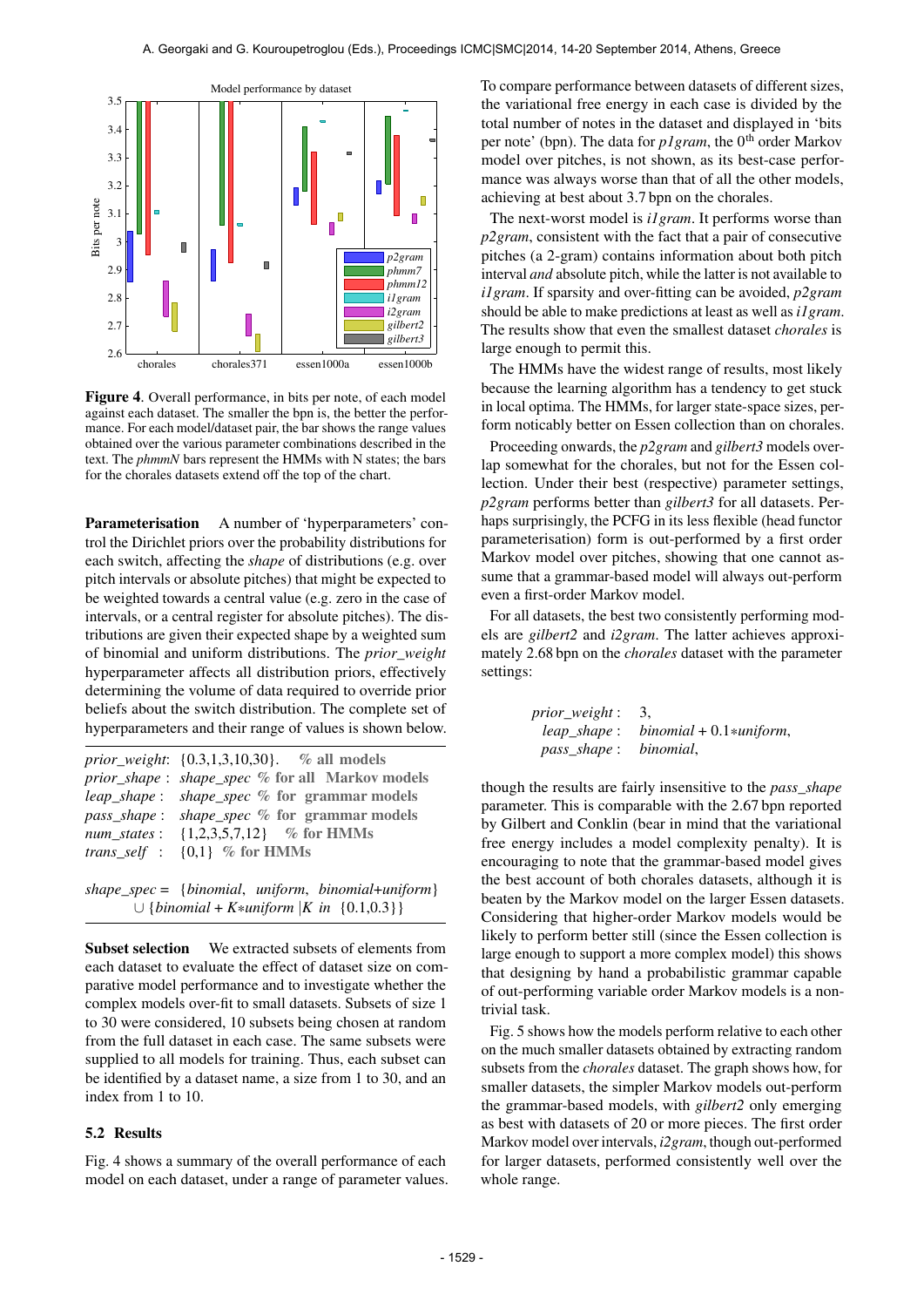

Figure 5. Variation of model performance with dataset size. For each subset size  $K$ , 10 random subsets of size  $K$  were extracted from the *chorales* dataset. Then, for each model, the parameter settings obtaining the best mean performance over the 10 subsets were determined, and this mean performance was plotted against the subset size. Though there is some random variation due to the random subset selection mechanism, the graph clearly shows how the most complex model, *gilbert2*, performs the worst for the smallest datasets, even compared with *p1gram*.

## 6. DISCUSSION AND CONCLUSIONS

We have shown how a variety of probabilistic models of symbolic music can be implemented in a framework of probabilistic programming, and applied these to collections of Bach chorales and the Essen folk song collection. It was found that a probabilistic grammar-based on that of Gilbert and Conklin [26] performed best on the Bach chorales, acheiving performance comparable to that acheived by them on the *chorales* dataset. However, an alternative, more parsimonious parameterisation of the same grammar performed worse than a 1<sup>st</sup> order Markov model over pitch intervals. On the Essen folksong collection, the grammar-based model was beaten by the 1<sup>st</sup> order Markov model over intervals. This may be due to the greater stylistic uniformity of the chorales datasets and will be investigated in future work. The relative success of the HMMs on the Essen collection is also notable and worthy of investigation.

Focussing on the chorales, we found that, as the size of the dataset decreases, the 1<sup>st</sup> order Markov model over intervals begins to out-perform the grammar-based model, until, for very small datasets, the 0<sup>th</sup> order Markov model over intervals performs best. This highlights the need to consider modelling assumptions carefully when dealing with small collections of music, which may often be the case when conducting an analysis of certain stylistically related pieces, of which only a small number may exist.

It is likely that variable order Markov models will improve significantly on the performance of *i2gram*, challenging us to develop better grammar-based models. Our framework and initial models provide a basis for such developments, and a systematic exploration of probabilistic models of music in both analysis and the development of music theory.

#### Acknowledgments

This work is supported by the UK Engineering and Physical Sciences Research Council CREST Platform project [grant number EP/G060525/2] and UK Arts and Humanities Research Council Digital Music Lab project [grant number AH/L01016X/1]. Data may be obtained from either of the authors subject to copyright restrictions.

#### 7. REFERENCES

- [1] C. E. Shannon, "A mathematical theory of communication," *The Bell System Technical Journal*, vol. 27, pp. 379–423,623– 656, 1948.
- [2] F. Attneave, "Some informational aspects of visual perception," *Pyschological Review*, vol. 61, no. 3, pp. 183–193, 1954.
- [3] H. B. Barlow, "Sensory mechanisms, the reduction of redundancy, and intelligence," in *Proceedings of a Symposium on the Mechanisation of Thought Processes*, vol. 2. National Physical Laboratory, Teddington: Her Majesty's Stationery Office, London, 1959, pp. 537–559.
- [4] E. Hanslick, *On the musically beautiful: A contribution towards the revision of the aesthetics of music*. Indianapolis, IN: Hackett, 1854/1986.
- [5] L. B. Meyer, *Emotion and Meaning in Music*. University of Chicago Press, 1956.
- [6] R. E. Kass and A. E. Raftery, "Bayes factors," *Journal of the American Statistical Association*, vol. 90, no. 430, pp. 773– 795, 1995.
- [7] D. L. Dowe, S. Gardner, and G. Oppy, "Bayes not bust! Why simplicity is no problem for Bayesians," *The British Journal for the Philosophy of Science*, vol. 58, no. 4, pp. 709–754, 2007.
- [8] R. T. Cox, "Probability, frequency and reasonable expectation," *American Journal of Physics*, vol. 14, pp. 1–13, 1946.
- [9] C. S. Wallace and D. M. Boulton, "An information measure for classification," *The Computer Journal*, vol. 11, no. 2, pp. 185–194, 1968.
- [10] J. Rissanen, "Modeling by shortest data description," *Automatica*, vol. 14, no. 5, pp. 465–471, 1978.
- [11] D. J. C. MacKay, *Information Theory, Inference, and Learning Algorithms*. Cambridge University Press, 2003.
- [12] R. A. Baxter and J. J. Oliver, "MDL and MML: Similarities and differences," Department of Computer Science, Monash University, Tech. Rep. 207, 1994.
- [13] D. J. C. MacKay, "Ensemble learning for hidden Markov models," Cavendish Laboratory, Cambridge University, Tech. Rep., 1997.
- [14] M. I. Jordan, Z. Ghahramani, T. S. Jaakkola, and L. K. Saul, "An introduction to variational methods for graphical models," in *Learning in Graphical Models*, M. I. Jordan, Ed. Cambridge, MA: MIT Press, 1998, pp. 105–161.
- [15] D. Conklin and I. H. Witten, "Multiple viewpoint systems for music prediction," *Journal of New Music Research*, vol. 24, no. 1, pp. 51–73, 1995.
- [16] M. T. Pearce, "The construction and evaluation of statistical models of melodic structure in music perception and composition," Ph.D. dissertation, Department of Computing, City University, London, 2005.